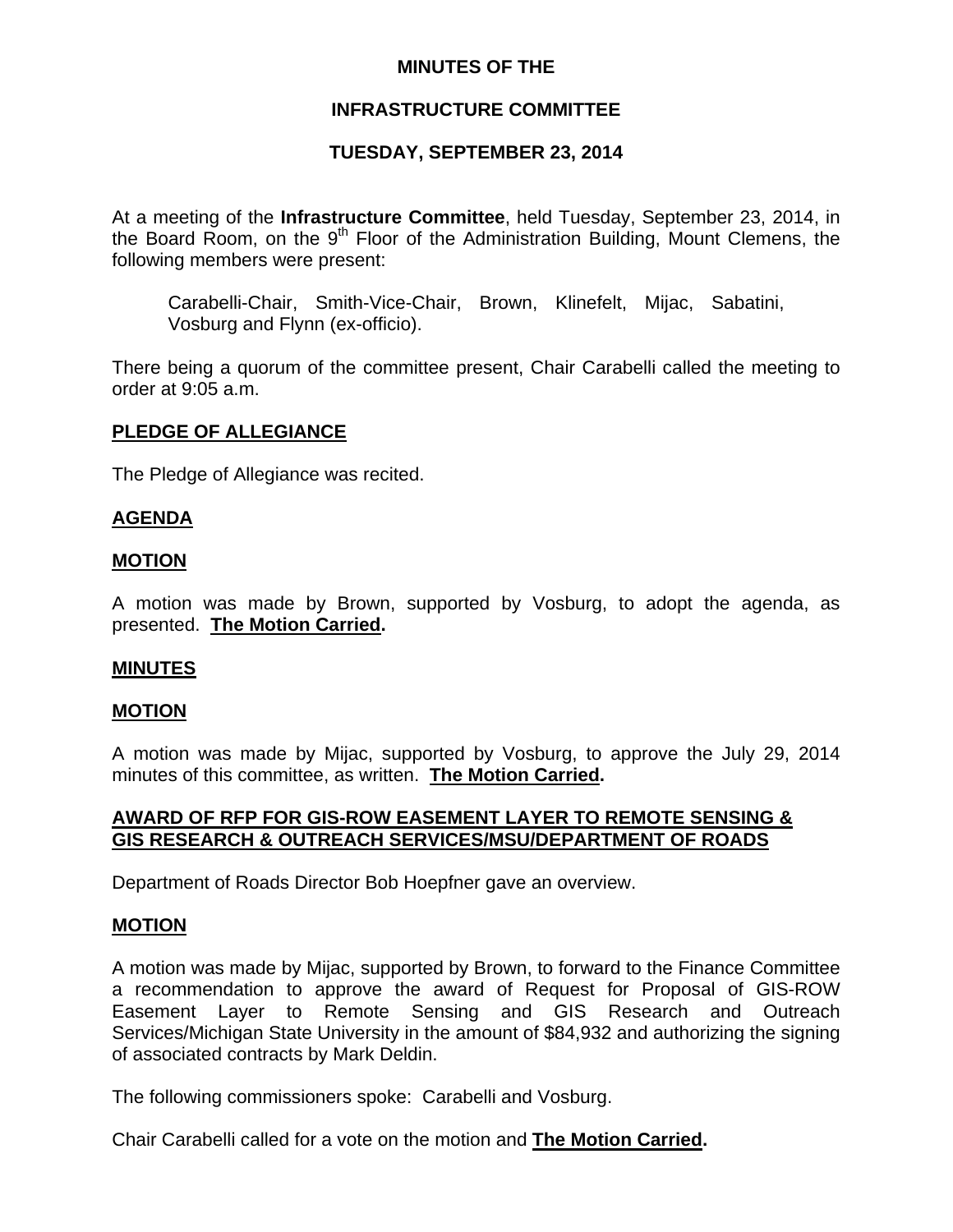# **CONTRACT WITH ANGLIN CIVIL, LLC, FOR MT. CLEMENS & CLINTON TOWNSHIP HIKE/BIKE PATHS/DEPARTMENT OF ROADS**

### **MOTION**

A motion was made by Vosburg, supported by Smith, to forward to the Finance Committee a recommendation to approve the award of bid and contract between the Macomb County Department of Roads and Anglin Civil, LLC for trail work to the Mt. Clemens and Clinton Township Hike/Bike Paths at a cost of \$421,844.20.

The following commissioner spoke: Vosburg.

Chair Carabelli called for a vote on the motion and **The Motion Carried.**

### **MDOT CONTRACT FOR WIDENING AND RESURFACING OF GRATIOT (SOUTH OF 26 MILE TO MAIN STREET) IN NEW HAVEN/DEPARTMENT OF ROADS**

#### **MOTION**

A motion was made by Vosburg, supported by Brown, to forward to the Finance Committee a recommendation to approve the contract outlining scope of work and funding for road widening and resurfacing along Gratiot from south of M-19 (26 Mile) to M-19/Main Street in the Village of New Haven at a cost of \$578,300 to the County Department of Roads.

The following commissioner spoke: Carabelli.

Chair Carabelli called for a vote on the motion and **The Motion Carried.**

### **MDOT CONTRACT FOR SIGNAL UPGRADES ON METROPOLITAN PARKWAY/ DEPARTMENT OR ROADS**

#### **MOTION**

A motion was made by Vosburg, supported by Klinefelt, to forward to the Finance Committee a recommendation to approve the contract between the Macomb County Department of Roads and the Michigan Department of Transportation for signal upgrades on Metropolitan Parkway at a total project cost of \$1,789,200.

Bob Hoepfner provided an overview of the contract and listed the locations that will be modernized throughout the county

The following commissioners spoke: Vosburg and Carabelli.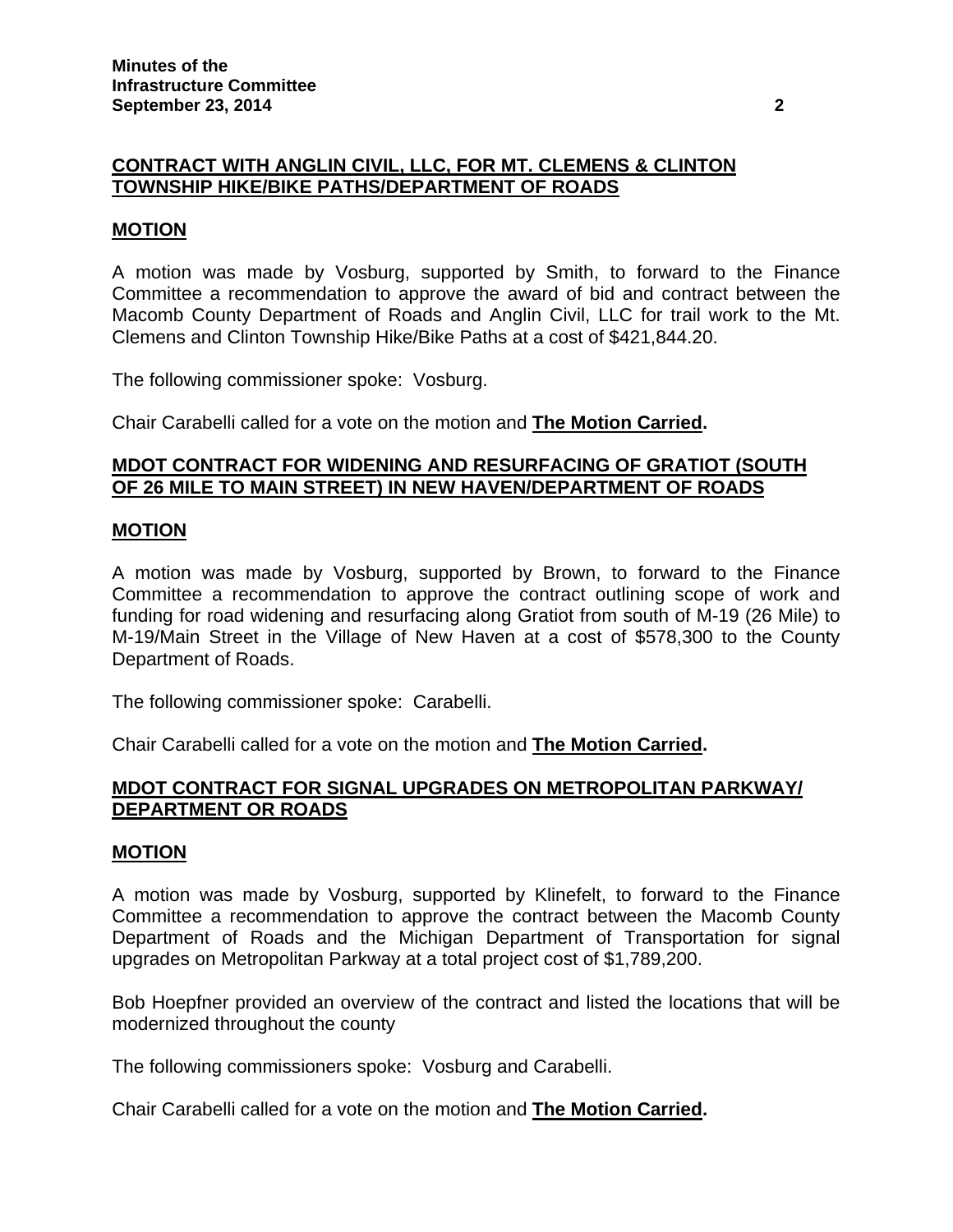# **ENGINEERING CONTRACT WITH URS CORPORATION/TRAFFIC OPERATIONS STAFFING/DEPARTMENT OF ROADS**

Board Chair Flynn gave an explanation on why this contract was approved through the bypass process.

Bob Hoepfner provided an overview of the contract.

#### **MOTION**

A motion was made by Mijac, supported by Brown, to receive and file the information provided on the engineering contract with URS Corporation for Traffic Operations staffing.

The following commissioners spoke: Carabelli, Brown, Klinefelt and Flynn.

Chair Carabelli called for a vote on the motion and **The Motion Carried.**

## **DISCUSSION ON DEPARTMENT OF ROADS PREPARATION FOR UPCOMING WINTER AND INCREASE IN SALT PRICES**

Bob Hoepfner provided an overview on their plans for the upcoming winter.

## **MOTION**

A motion was made by Mijac, supported by Vosburg, to receive and file the overview provided by Mr. Hoepfner.

The following commissioners spoke: Mijac, Brown and Carabelli.

Chair Carabelli called for a vote on the motion and **The Motion Carried.**

### **UPDATE ON PUBLIC HEARING ON PROPOSED WIDENING OF NORTH AVENUE FROM HALL ROAD (M-59) TO 21 MILE ROAD IN MACOMB TOWNSHIP**

Bob Hoepfner provided an update and stated that this was the first opportunity to get public input and it was attended by 60 people. He said the data collected supports the widening of the road to five lanes.

#### **MOTION**

A motion was made by Klinefelt, supported by Sabatini, to receive and file the update provided by Mr. Hoepfner.

The following commissioners spoke: Smith, Vosburg and Klinefelt.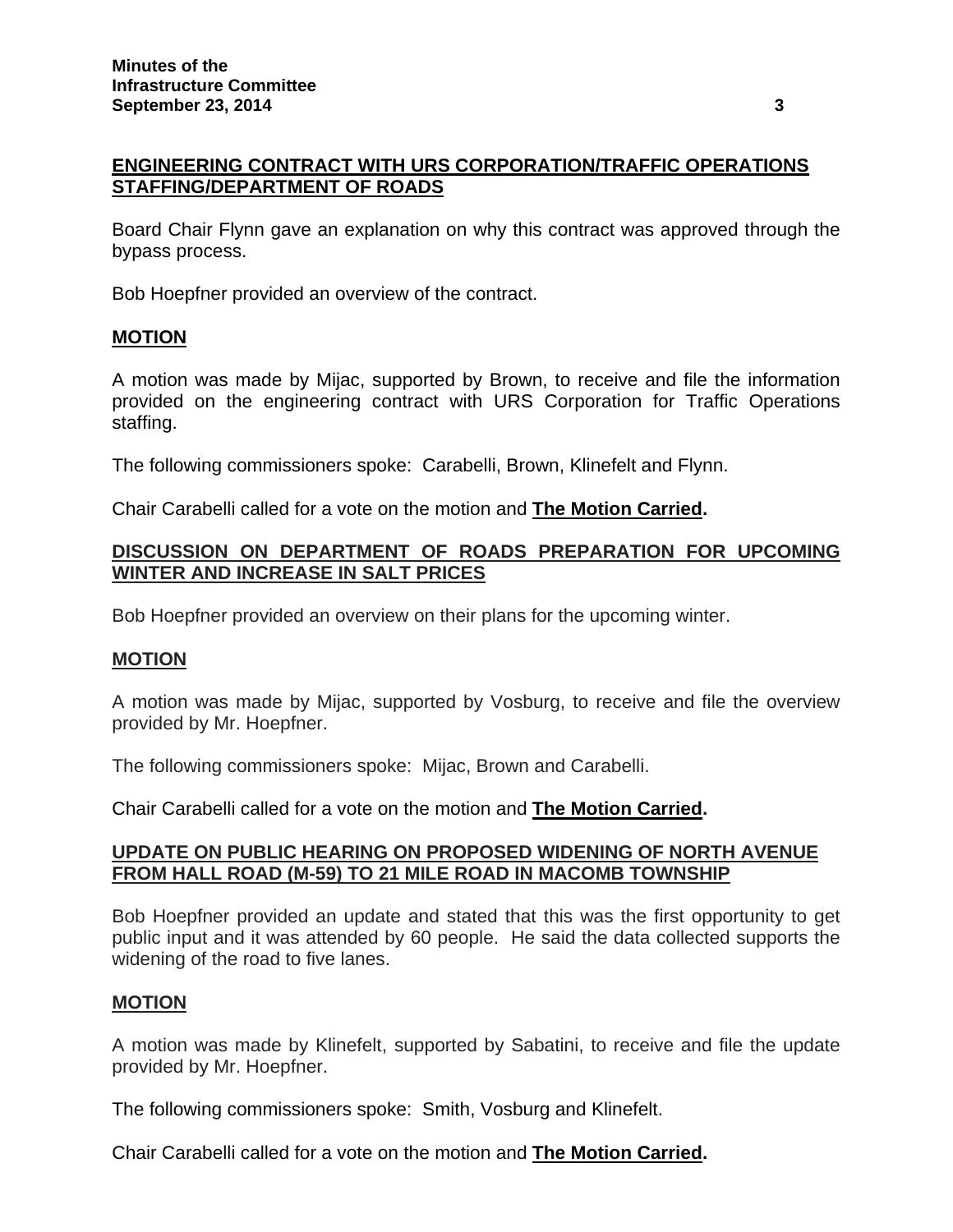## **AGREEMENT WITH WAKELY ASSOCIATES, INC./ARCHITECTS FOR PROFESSIONAL DESIGN SERVICES FOR CENTRAL CAMPUS RENOVATIONS–PROJECT ONE/FACILITIES & OPERATIONS**

## **MOTION**

A motion was made by Smith, supported by Brown, to forward to the Finance Committee a recommendation to execute the AIA Standard Form of Agreement (B101- 2007), as modified, between the County of Macomb and Wakely Associates, Inc./Architects for the professional design services for the Central Campus Renovations – Project One, in the amount of \$1,634,907, plus reimbursable allowance not to exceed \$64,000; funding for this project is in the Capital Plan.

Chair Carabelli disclosed his company has had a direct/indirect working arrangement pertaining to the next two agenda items, but that would have no influence on his decision.

Deputy Executive Mark Deldin and Program Manager Gino Delpup provided an overview on the bidding process and interviews held.

The following commissioners spoke: Brown, Klinefelt, Carabelli, Flynn and Sabatini.

Chair Carabelli called for a vote on the motion and **The Motion Carried.**

### **AGREEMENT WITH PARTNERS IN ARCHITECTURE, PLC, FOR PROFESSIONAL DESIGN SERVICES FOR CENTRAL CAMPUS RENOVATIONS-PROJECT TWO/FACILITIES & OPERATIONS**

#### **MOTION**

A motion was made by Smith, supported by Brown, to forward to the Finance Committee a recommendation to execute the AIA Standard Form of Agreement (B101- 2007), as modified, between the County of Macomb and Partners in Architecture, PLC, for the professional design services for the Central Campus Renovations – Project Two, in the amount of \$729,875, plus reimbursable allowance not to exceed \$3,200; funding for this project is in the Capital Plan.

Deputy Executive Mark Deldin and Program Manager Gino Delpup provided an overview on the bidding process, proposals received and selection process.

The following commissioner spoke: Carabelli.